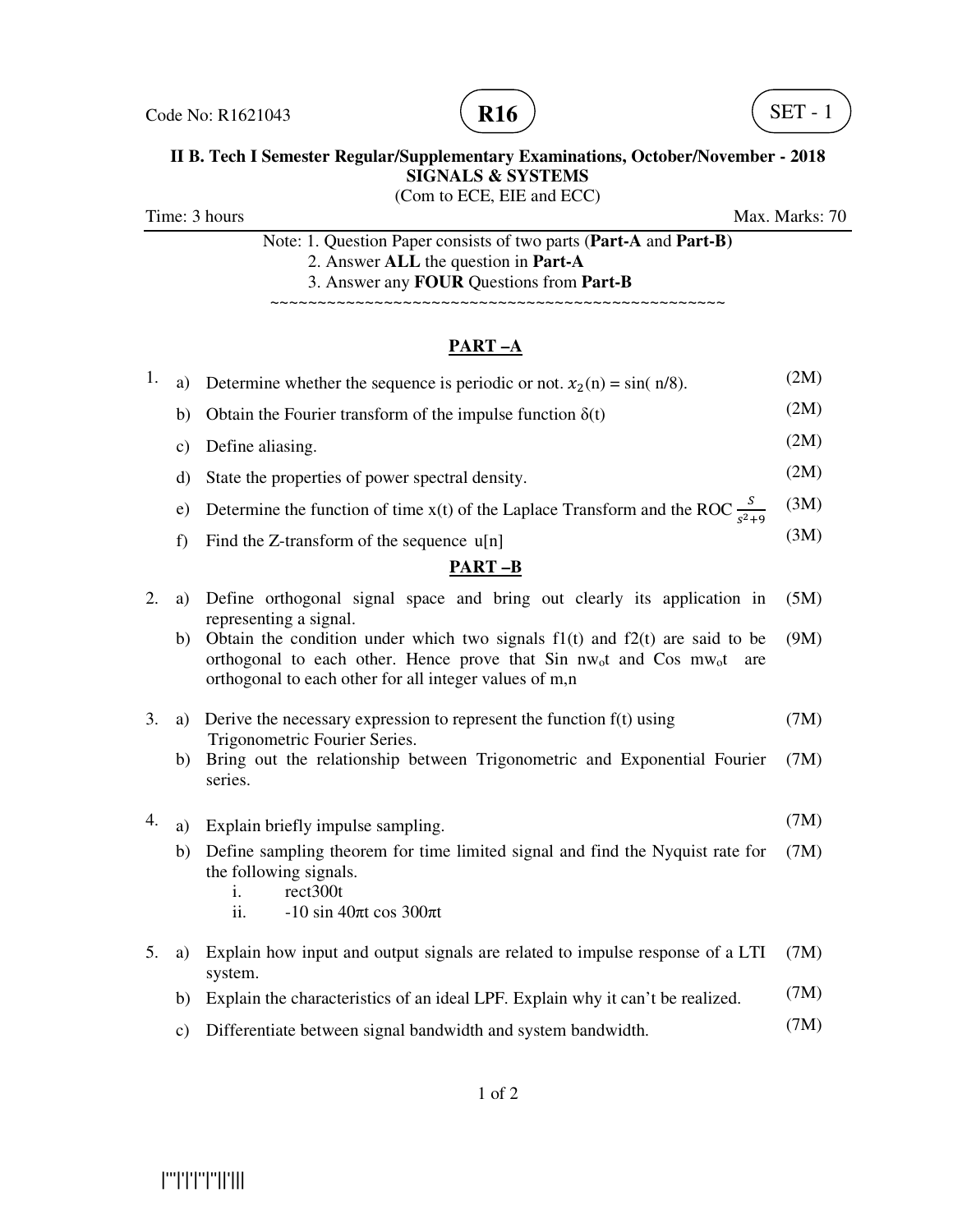# **R16**  $\left( \text{SET - 1} \right)$

- 6. a) State and Prove Initial value and Final value theorem with respect to Laplace transform. (7M)
	- b) Find the Laplace transform of the periodic rectangular wave shown in Figure. (7M)



- 7. a) State and prove the convolution and scale change properties in Z transform (6M)
- b) Prove that the final value of  $x(n)$  for  $X(z) = \frac{z^2}{[z-1][z-0.2]}$  is 1.25 and its initial value is unity. (8M)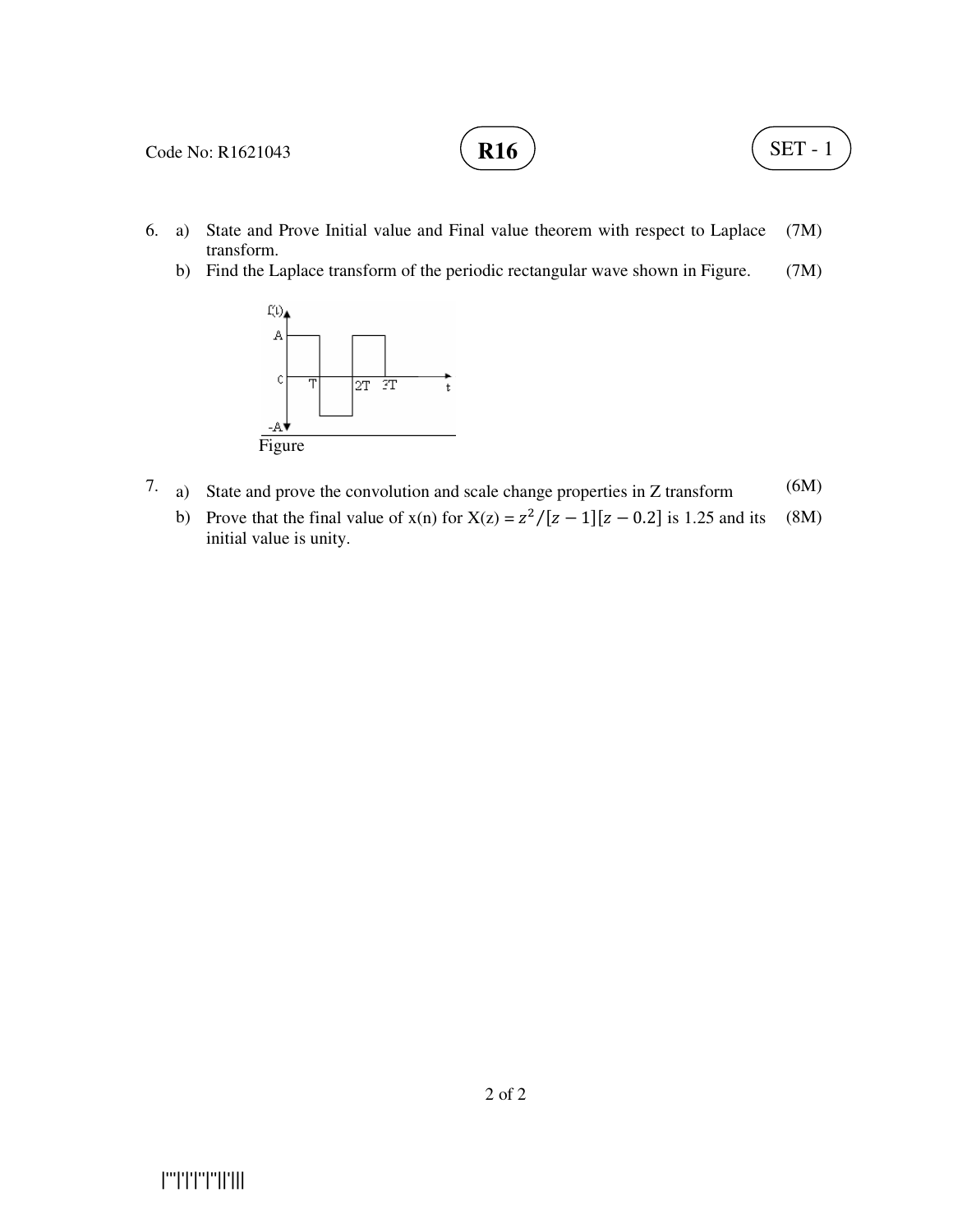



# **II B. Tech I Semester Regular/Supplementary Examinations, October/November - 2018 SIGNALS & SYSTEMS**

(Com to ECE, EIE and ECC)

Time: 3 hours Max. Marks: 70

Note: 1. Question Paper consists of two parts (**Part-A** and **Part-B)** 2. Answer **ALL** the question in **Part-A** 3. Answer any **FOUR** Questions from **Part-B**

~~~~~~~~~~~~~~~~~~~~~~~~~~~~~~~~~~~~~~~~~~~~~~~~

# **PART –A**

| 1. | a)            | Determine the continuous time version of a sinusoidal signal and bring out the<br>relation between sinusoidal and complex exponential signals.                                                 | (2M) |
|----|---------------|------------------------------------------------------------------------------------------------------------------------------------------------------------------------------------------------|------|
|    | b)            | State and represent the time differentiation property of Fourier transform.                                                                                                                    | (2M) |
|    | c)            | Define flat top sampling.                                                                                                                                                                      | (2M) |
|    | d)            | State the relations between convolution and correlation.                                                                                                                                       | (2M) |
|    | e)            | Determine the function of time x(t) of the Laplace Transform and the ROC $\frac{1}{s^2+9}$                                                                                                     | (3M) |
|    | f)            | Find the Z-transform of the sequence u[-n]                                                                                                                                                     | (3M) |
|    |               | <b>PART-B</b>                                                                                                                                                                                  |      |
| 2. | a)            | Derive the expression for component vector of approximating the function<br>$f_1(t)$ over $f_2(t)$ and also prove that the component vector becomes zero if the                                | (7M) |
|    |               | $f_1(t)$ and $f_2(t)$ are orthogonal.                                                                                                                                                          |      |
|    | b)            | A rectangular function $f(t)$ is defined by<br>$= 1$ for 0 $lt$ t $\lt$ $\pi$<br>f(t)<br>$= -1$ for $\pi < t < 2\pi$                                                                           | (7M) |
|    |               | Approximate this function by a waveform sint over the interval $(0, 2\pi)$ such<br>that the mean square error is minimum                                                                       |      |
| 3. | a)            | Define Hilbert Transform. What is its significance.                                                                                                                                            | (7M) |
|    | b)            | Determine the Hilbert Transform of the signal $x(t) = \text{cost3}t$ .                                                                                                                         | (7M) |
| 4. | a)            | State and Prove the sampling theorem for Band limited signals.                                                                                                                                 | (7M) |
|    | b)            | Discuss the effect of aliasing due to under sampling                                                                                                                                           | (7M) |
| 5. | a)            | Determine an expression for the correlation function of a square wave having<br>the values 1 or 0 and a period $T$ .                                                                           | (6M) |
|    | b)            | The signal V(t) = $\cos \omega_0 t$ + $2\sin 3 \omega_0 t$ + 0.5 sin $4\omega_0 t$ is filtered by an RC low<br>pass filter with a 3 dB frequency, $f_c = 2f_o$ . Find the output power $S_o$ . | (6M) |
|    | $\mathbf{c})$ | State Parseval's theorem for energy / power signals.                                                                                                                                           | (2M) |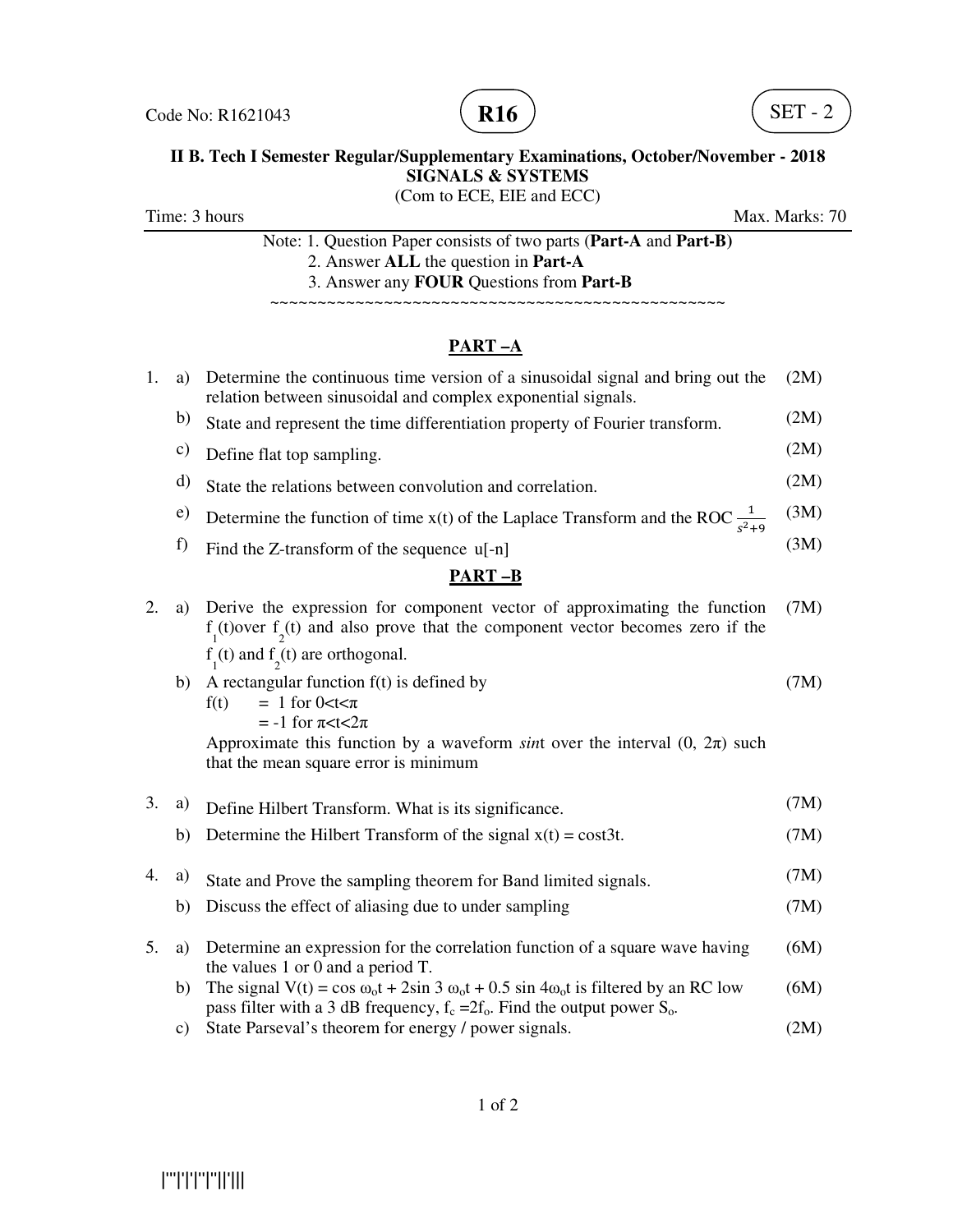# **R16**  $\left( \text{SET - 2} \right)$

- 6. a) Derive the relation between Laplace Transform and Fourier Transform. (7M)
	- b) Determine the Laplace transform of signal shown in figure (7M)



- 7. a) Using scaling property determine the Z-transform of  $a^n$ coson and find its ROC.  $(6M)$ 
	- b) Using differentiation property find the Z-transform of  $x(n) = n^2u(n)$ . (4M)
	- c) Obtain the Z-transform of  $x(n) = -a^n u(-n-1)$  (4M)

2 of 2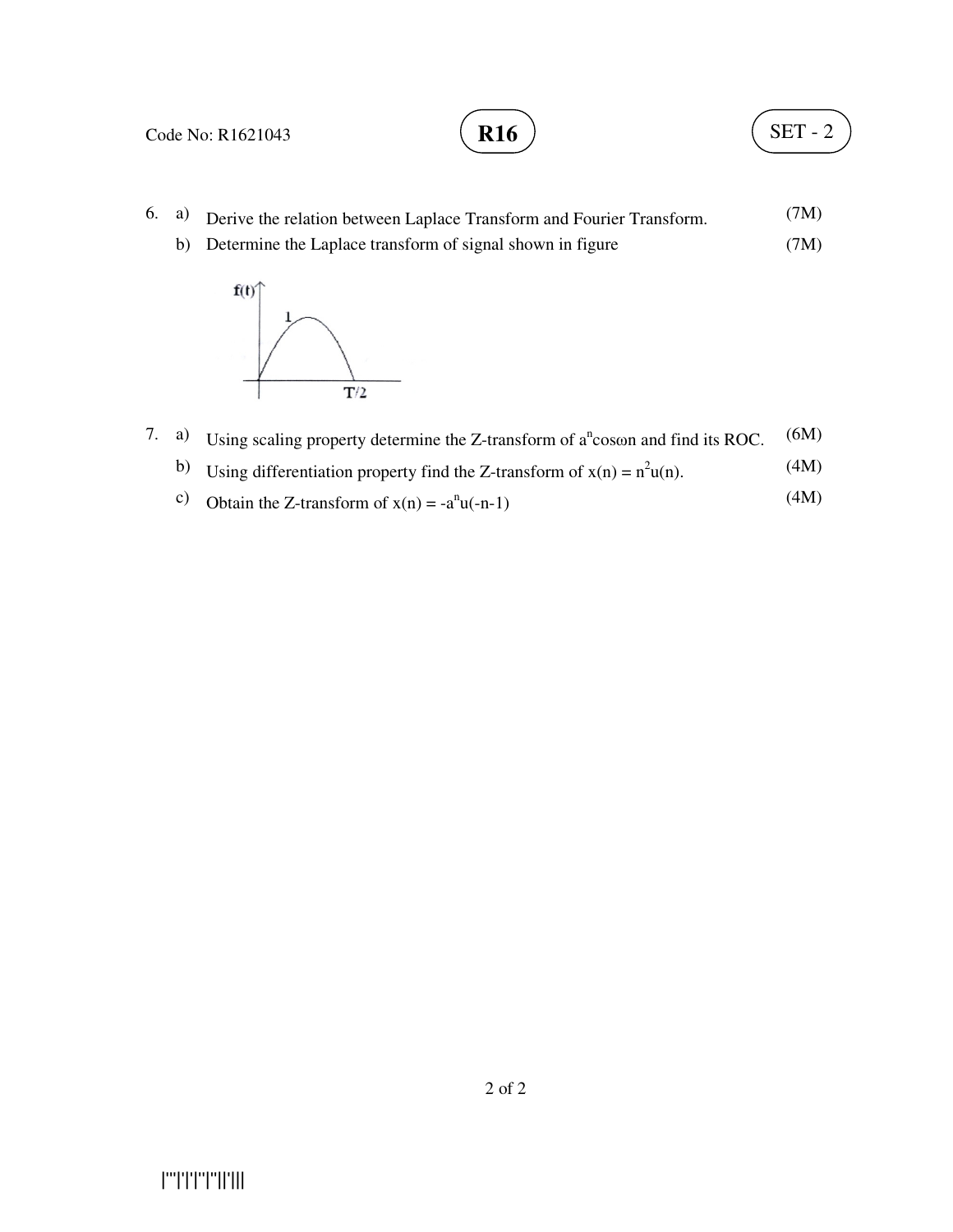



#### **II B. Tech I Semester Regular/Supplementary Examinations, October/November - 2018 SIGNALS & SYSTEMS**  (Com to ECE, EIE and ECC)

Time: 3 hours Max. Marks: 70

Note: 1. Question Paper consists of two parts (**Part-A** and **Part-B)** 2. Answer **ALL** the question in **Part-A** 3. Answer any **FOUR** Questions from **Part-B**

~~~~~~~~~~~~~~~~~~~~~

## **PART –A**

| 1. | a)            | Write short notes on orthogonal functions.                                                                                                                                                                                                                | (2M) |
|----|---------------|-----------------------------------------------------------------------------------------------------------------------------------------------------------------------------------------------------------------------------------------------------------|------|
|    | b)            | Obtain the Fourier transform of the DC signal                                                                                                                                                                                                             | (2M) |
|    | $\mathbf{c})$ | What is the effect of under sampling. How can it be reduced.                                                                                                                                                                                              | (2M) |
|    | d)            | Differentiate between causal and non causal systems.                                                                                                                                                                                                      | (2M) |
|    | e)            | State the initial value theorem of Laplace Transform.                                                                                                                                                                                                     | (3M) |
|    | f)            | Distinguish between one sided and two sided z transforms.                                                                                                                                                                                                 | (3M) |
|    |               | <b>PART-B</b>                                                                                                                                                                                                                                             |      |
| 2. | a)            | Define and sketch the following signals<br>i) Truncated Exponential signal<br>ii) Delayed Unit impulse function<br>iii) Unit parabolic function<br>iv) Sinc function.                                                                                     | (8M) |
|    | b)            | Define and sketch the unit step function and signum function. Bring out the<br>relation between these two functions                                                                                                                                       | (6M) |
| 3. | a)            | Compute the Fourier Transform of<br>i) $f(t) = (1/2)$ -nu(-n-1)<br>ii) $f(t) = \sin(n\pi/2) + \cos(n)$                                                                                                                                                    | (7M) |
|    | b)            | State all the properties of Fourier Transform.                                                                                                                                                                                                            | (7M) |
| 4. | a)            | The signal x(t) with Fourier transform $X(i\omega) = u(\omega + \omega_0) - u(\omega - \omega_0)$ can<br>undergo impulse train sampling without aliasing, provided that the sampling<br>period $T < \pi/\omega_0$ . Justify.                              | (7M) |
|    | b)            | A signal $x(t) = 2 \cos 400\pi t + 6 \cos 640\pi t$ is ideally sampled at $f_s = 500$ Hz. If the<br>sampled signal is passed through an ideal low pass filter with a cut off<br>frequency of 400 Hz, what frequency components will appear in the output. | (7M) |
| 5. | a)            | Explain the process of detection of periodic signals by the process of<br>correlation.                                                                                                                                                                    | (7M) |
|    |               | b) Determine the cross correlation between the two sequences $x(n) = \{1, 0, 0, 1\}$ and                                                                                                                                                                  | (7M) |

b) Determine the cross correlation between the two sequences  $x(n) = \{1,0,01\}$  and (7M)  $h(n) = \{4,3,2,1\}$ 

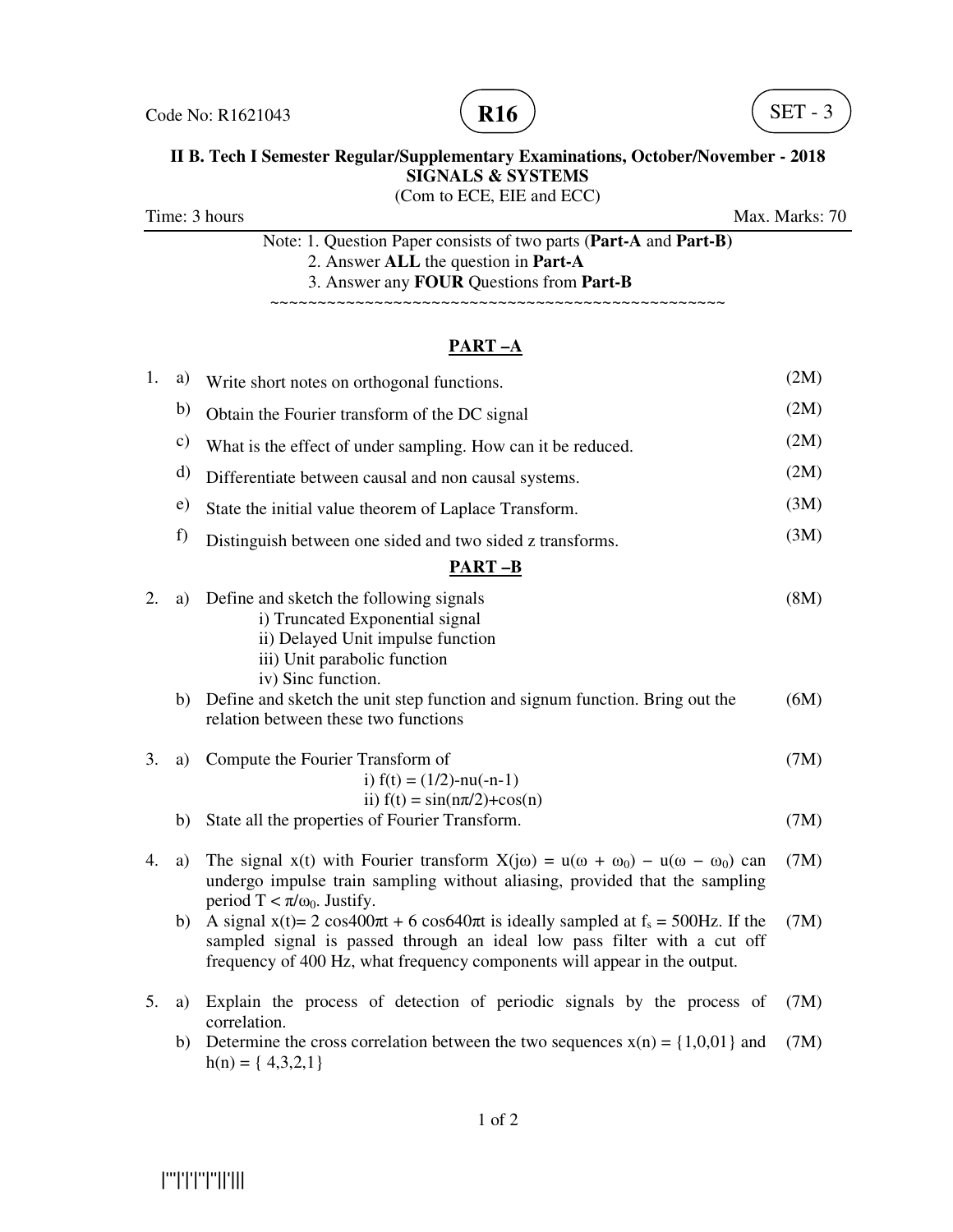(7M)

- 6. a) State the properties of the ROC of LT (6M)
	- b) Determine the function of time x(t) for each of the following Laplace Transforms and their associated regions of convergence (8M)
		- i)  $\frac{(s+1)^2}{2s+1}$  $s^2 - s + 1$  $Re{S} > \frac{1}{2}$ ii)  $2 - s + 1$  $(s+1)^2$  $Re{S} > -1$
- 7. a) Determine inverse Z Transform of  $x(z) = \frac{1}{z 4z^{-1} + 2z^2}$  by long division method when i)  $\text{ROC}: |Z| > 1$  ii)  $\text{ROC}: |Z| < 1$ (7M)
	- b) Determine Z Transform of the following

i) 
$$
(1/4)^4 u(n) - cos(n\pi/4) u(n)
$$

ii) 
$$
2^n u(n-2)
$$

|'''|'|'|''|''||'|||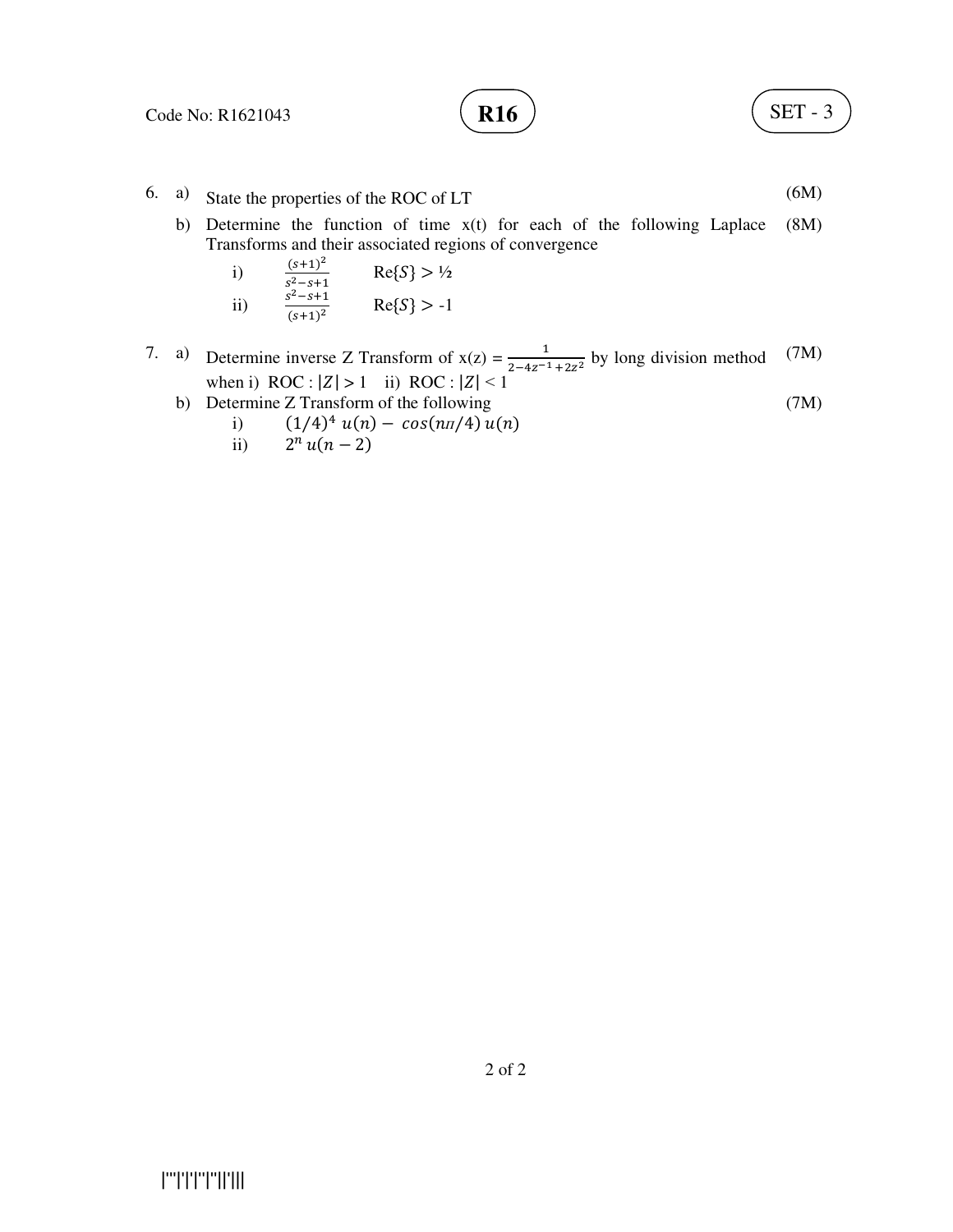



# **II B. Tech I Semester Regular/Supplementary Examinations, October/November - 2018 SIGNALS & SYSTEMS**

(Com to ECE, EIE and ECC)

Time: 3 hours Max. Marks: 70

Note: 1. Question Paper consists of two parts (**Part-A** and **Part-B)** 2. Answer **ALL** the question in **Part-A** 3. Answer any **FOUR** Questions from **Part-B**

~~~~~~~~~~~~~~~~~~~~~~~~~~~~~~~~~~~~~~~~~~~~~~~~

### **PART –A**

| 1.               | a)            | Determine whether the sequence is periodic or not. $x_1(n) = \sin(6\pi n/7)$ .                                              | (2M) |
|------------------|---------------|-----------------------------------------------------------------------------------------------------------------------------|------|
|                  | b)            | Obtain the Fourier transform of the unit step function.                                                                     | (2M) |
|                  | $\mathbf{c})$ | Define impulse sampling.                                                                                                    | (2M) |
|                  | d)            | What are the characteristics of an ideal LPF.                                                                               | (2M) |
|                  | e)            | State the properties of Laplace transforms                                                                                  | (3M) |
|                  | f)            | Find the Z-transform of the sequence $\delta[n]$ .                                                                          | (3M) |
|                  |               | $PART-B$                                                                                                                    |      |
| 2.               | a)            | Define and sketch the following signals<br>i) Unit Step function<br>ii) Unit impulse function                               | (6M) |
|                  | b)            | iii) Signum function<br>Explain the analogy of vectors and signals in terms of orthogonality and<br>evaluation of constant. | (9M) |
| 3.               | a)            | Determine the Fourier transform of a two sided exponential pulse x (t) = $e^{- t }$                                         | (7M) |
|                  | b)            | Find the Fourier transforms of an even function $x_e(t)$ and odd function $x_o(t)$ of<br>$x(t)$ .                           | (7M) |
| $\overline{4}$ . |               | Determine the Nyquist sampling rate and Nyquist interval for the given signals.                                             |      |
|                  | a)            | Sin $c(100\Pi t)$                                                                                                           | (3M) |
|                  | b)            | $\sin \tau (100 \Pi t)$                                                                                                     | (3M) |
|                  | c)            | $\sin c(100 \Pi t) + \sin c(50 \Pi t)$                                                                                      | (4M) |
|                  | d)            | Sin $c(100 \Pi t) + 3\sin c^2(60 \Pi t)$                                                                                    | (4M) |
| 5.               | a)            | What are the requirements to be satisfied by an LTI system to provide<br>distortionless transmission of a signal?           | (7M) |
|                  | b)            | Bring out the relation between bandwidth and rise time?                                                                     | (7M) |